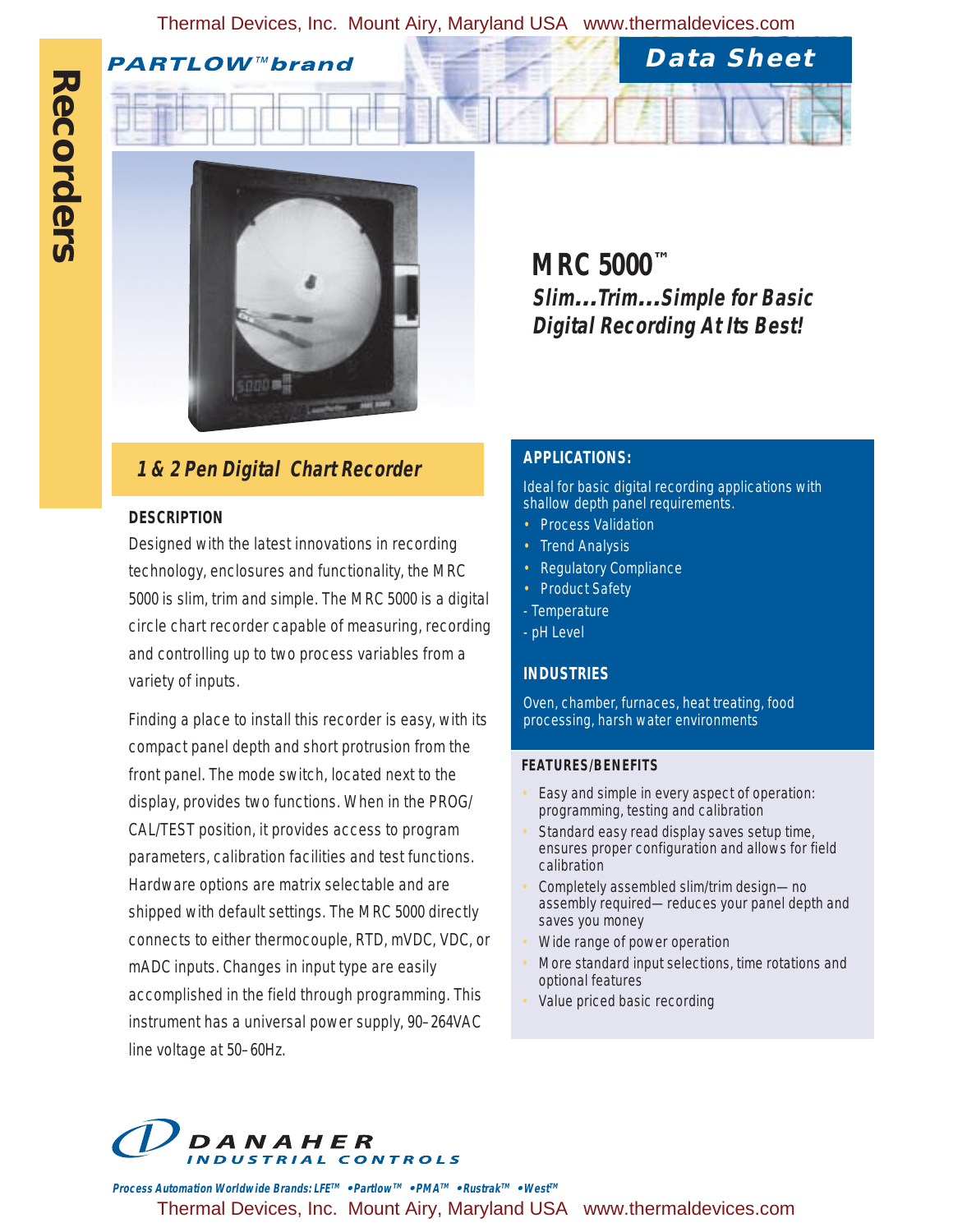Thermal Devices, Inc. Mount Airy, Maryland USA www.thermaldevices.com

**PARTLOW™brand** 

# **1 & 2 Pen Digital Chart Recorder**

**INPUTS**

**Volts:** 0–10 VDC.

5V and 1–5V.

inputs.

typical.

**GENERAL:**

25°C.

260VAC max.

60Hz or greater.

**PERFORMANCE**

significant digit.

**Thermocouple:** J, K, T, R, S.

ohm shunt resistor.resistor.

**RTD:** 100 ohm, platinum; 0.00385 ohms/ohm/°C.

**DC Millivolts:** 0–25mV, 0 to 50mV; 10–50mV, 0–

**DC Milliamps:** 0–20mA; 4–20mA; internal 4.7

**RTD Excitation Current:** 150 microamps,

**Input Scan Rate:** 1 scan/sec for non-RTD inputs; 1 scan/1.2 sec for RTD inputs.

**Input Measurement Error:** Type J, K, T, R, S and RTD ±0.25% of span ±1 degree. mA, mV and VDC: ±0.25% of scaled span plus 1 least

**Ambient Temperature Error:** 0.01% of span per

**Cold Junction Compensation Error:** ±0.2°C @

**Cold Junction Compensation Rejection:** ±0.04°/°C deviation from 25°C. **Linearization Error:** TCs: ±0.25°C typical; ±0.5°C worst case with exceptions. RTDs: ±0.1°C typical; ±0.3°C worst case. **Common Mode Rejection:** >120dB @50/60Hz;

**Normal Mode Rejection:** 85dB minimum @

**Isolation:** Inputs are a common ground signal. **Chart Accuracy:** Recording: 0.5% of chart span. Chart Rotation: ±0.5% of rotation time.

> **PROCESS CONTROL**

> > LR39885

**LISTED 88BO**

**U ® L**

degree C deviation from 25°C.

**Impedance:** >100M ohms for TC and mV inputs; 100K ohms for 5V inputs; 4.7 ohms for mA

## **SPECIFICATIONS**

### **STANDARD FEATURES**

- **Functionality:** Record only or high/low limit and record/control.
- **Display:** 4 digit; 0.56˝ high, red, seven segment LED, 3 button keypad.
- **Modes:** Program, Calibrate, Test and Run; Normal/Display or blank.
- **Status Indicators:** Four red LED alarm status indicators; one green LED pen 2 indicator.
- **Chart:** 10˝ circular chart; 100 charts furnished with each instrument. Unless otherwise specified, charts shipped with instrument are 0–100 range. 24 hour rotation default setting.

**Chart Drive:** DC Stepper Motor.

- **Chart Rotation:** User-configurable: 8 hrs, 12 hrs, 24 hrs, 48 hrs or 7 days.
- **Chart Range:** Bottom and top of span –9999 to 9999 units.
- **Pen Type:** One or two disposable fiber tip pen. Pen Color: Pen 1 (red); Pen 2 (green).
- **Memory Backup:** Non-volatile EEPROM for configuration parameters, calibration and alarm setpoint data.
- **Construction/Enclosure:** Injection molded Noryl case; acrylic window cover.

### **OPERATING CHARACTERISTICS**

**Operating Temp:** 32° to 122°F (0° to 50°C). **Storage Temp:** –40° to 149°F (–40° to 65°C). **Humidity**: 0% to 90% non-condensing R.H. **Vibration:** 0.3 to 100Hz @ 0.2g.

### **ELECTRICAL**

**Power Consumption:** 18VA max. **Line Voltage:** 90–264VAC, 47–63Hz.

### **OUTPUTS**

**Control Outputs:** Relay option; SPDT, contacts rated 5A resistive at 115VAC, 2.5A resistive at 230VAC, 1/8HP at 230VAC (single phase), 250VA at 115/230V.

**Alarm Outputs:** Process high or low; up to two process alarms for each of two inputs.

# **MRC 5000™ Slim…Trim…Simple for Basic Digital Recording At Its Best!**

### **COMMUNICATIONS INTERFACES**

**Communications Port:** RS-485 serial, half duplex. **Protocol:** MODBUS RTU. **Bit Rate:** 9600/sec. **Parity:** Odd.

**Address:** User-configurable, 1–247.

### **RATINGS/AGENCY APPROVALS**

- **Safety:** UL1092, UL916 and QUXY File E67237, CSA Spec 142 File E67237, CE EN61010-1 1993.
- **Immunity:** CE EN50082-2:1992.
- **Emissions:** EN50081-1:1992 and EN50081-2:1994; EN55022 Class B.

**Limit Device:** FM Approved File J.I.1D8a1.AF (Class 3545).

**Other:** ISO 9002 registered.

### **PROTECTION**

NEMA 3 standard; NEMA 4X optional; optional door lock.

### **PHYSICAL DIMENSIONS**

#### **Width:** 14˝ (356mm).

**Depth:** 3.8˝ (97mm); panel depth: 2.5˝ (64mm); panel protrusion: 1.3˝ (33mm).

**Height:** 14˝ (356mm).

### **Weight:** 15 lbs (6.8kg).

- **Mounting/Mounting Position:** Panel or wall; up to 30° backward or forward tilt from vertical; up to 10° side tilt from vertical.
- **Retrofit Adaptor Plate:** Will fit Partlow MRC7000 and ARC4100 cutouts.

### **OPTIONS/ACCESSORIES**

Optional process or High/Low Limit alarms.

- Optional configuration port.
- Optional digital communications.
- Optional adaptor plate for convenient retrofit into MRC7000 and 4100 cutouts.
- NEMA 4X protection optional.

### **WARRANTY**

2 years.



**Process Automation Worldwide Brands: LFETM • PartlowTM • PMATM • RustrakTM • WestTM** Thermal Devices, Inc. Mount Airy, Maryland USA www.thermaldevices.com **Recorders Recorders**